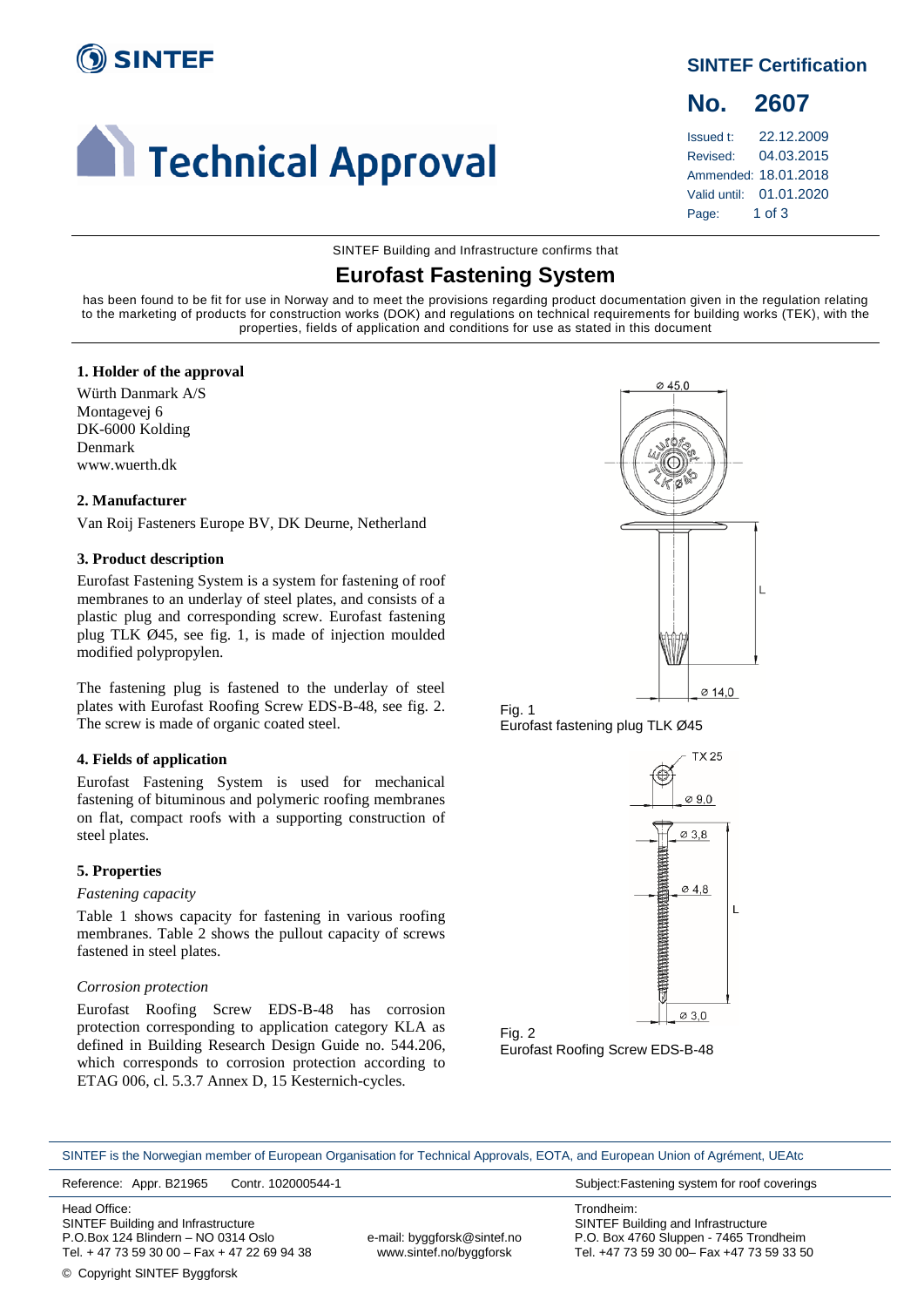Table 1

Design axial capacity in ultimate limit state for Eurofast TLK Ø45 for fastening in various roofing membranes<sup>1)</sup>

| Roofing                                                                     | Design<br>capacity |  |
|-----------------------------------------------------------------------------|--------------------|--|
|                                                                             | (N/fastener)       |  |
| Single layer bituminous membranes                                           |                    |  |
| Phønix Sveiseunderlagsmembran<br>PF 3500 SBS                                | 800                |  |
| Phønix Sveiseunderlagsmembran<br><b>PF/GF 3500 SBS</b>                      | 850                |  |
| Phønix Sveiseunderpapp PF 2800 SBS                                          | 850                |  |
| Phønix takbelegg Type F                                                     | 800                |  |
| Icopal Base 511PG (DK)                                                      | 850                |  |
| Icopal Base 411PG (DK)                                                      | 850                |  |
| Icopal Base (Malmø)                                                         | 850                |  |
| Icopal Mono PC                                                              | 750                |  |
| <b>Binne PF 3000</b>                                                        | 500                |  |
| Deboer PF/GF 3000 SBS T/F                                                   | 800                |  |
| Derbicolor                                                                  | 650                |  |
| Derbigum SP FR                                                              | 650                |  |
| EshaFlex Top Mono N PG 5000                                                 | 800                |  |
| <b>Isola Mestertekk</b>                                                     | 550                |  |
| Technoelast K-MS 1 170/3000                                                 | 550                |  |
| Technoelast K-YS 5500                                                       | 650                |  |
| Double layer bituminous membranes                                           |                    |  |
| Phønix double layer with<br>Sveiseunderlagsmembran PF/GF 3500<br><b>SBS</b> | 800                |  |
| Icopal double layer with Icopal Base 511<br>PG produced in denmark          | 750                |  |
| <b>PVC</b> membranes                                                        |                    |  |
| Protan SE 1,2 roofing membrane                                              | 700                |  |
| Protan SE 1,2 roofing membrane with flap                                    | 1000               |  |
| Icopal Monarplan FM EM                                                      | 750                |  |

<sup>1)</sup> The given design capacities shall be used both when the test results are given according to NT Build 307, ETAG 006 and EN 16002 when a national safety factor of 1,3 is used for Norwegian conditions

Table 2

Design capacity in ultimate limit state for Eurofast Roofing Screw EDS-B-48, 4,8 mm plate screw in steel plates

| Plate thickness (mm) | Design capacity<br>$(N/$ plug $)$ |
|----------------------|-----------------------------------|
| 0.75                 | 830                               |

#### *Safety against self-unscrewing*

Eurofast Roofing Screw EDS-B-48 has been tested for safety against self-unscrewing, and is considered safe in use.

#### *Application properties*

Eurofast Fastening System has been evaluated as being acceptabel for use under the following conditions:

- Installation at air temperatures down to -20 °C.
- Oblique loading when fastened at the edge of membrane sheets or at flaps.
- Impact resistance at loads from movements in the membrane.
- Torch-on welding and moderate drying of asphalt roofing membrane
- Durability when applied together with PVC roofing membranes and bitumenous roofing membrane.

#### **6. Environmental aspects**

#### *Substances hazardous to health and environment*

The product contains no hazardous substances with priority in quantities that pose any increased risk for human health and environment. Chemicals with priority include CMR, PBT or vPvB substances.

#### *Effect on soil, surface water and ground water*

The leaching properties of the product are evaluated to have no negative effects on soil or ground water.

#### *Waste treatment/recycling*

The product shall be sorted as residual waste on the demolition site. The product shall be delivered to an authorized waste treatment plant for disposal.

#### *Environmental declaration*

No environmental declaration (EPD) has been worked out for the product.

#### **7. Special conditions for use and installation**

Calculation of fastening numbers shall be carried out as shown in Building Research Design Guide no. 544.206 or in "TPF Informerer nr. 5" (TPF Informs no. 5), based on the design capacity in Table 1 and 2. The lowest value in Table 1 and 2 shall always be used.The values are valid for Norwegian conditions with load factor  $\gamma_f = 1.5$  and reduction factor  $k<sub>L</sub> = 0$ , 9 for reliability class 1 according to NS 3490.

It is generally recommended that the plate thichness is minimum 0, 7 mm when the roofing membrane is fastened to steel plates. In particularly exposed areas the recommended minimum thickness is 0, 8 mm. On site pullout tests should be performed in cases of re-roofing where it may be difficult to assess the quality of the substructure.

#### **8. Factory production control**

Eurofast Fastening System is subject to supervisory factory production control according to contract with SINTEF Building and Infrastructure concerning Technical Approval.